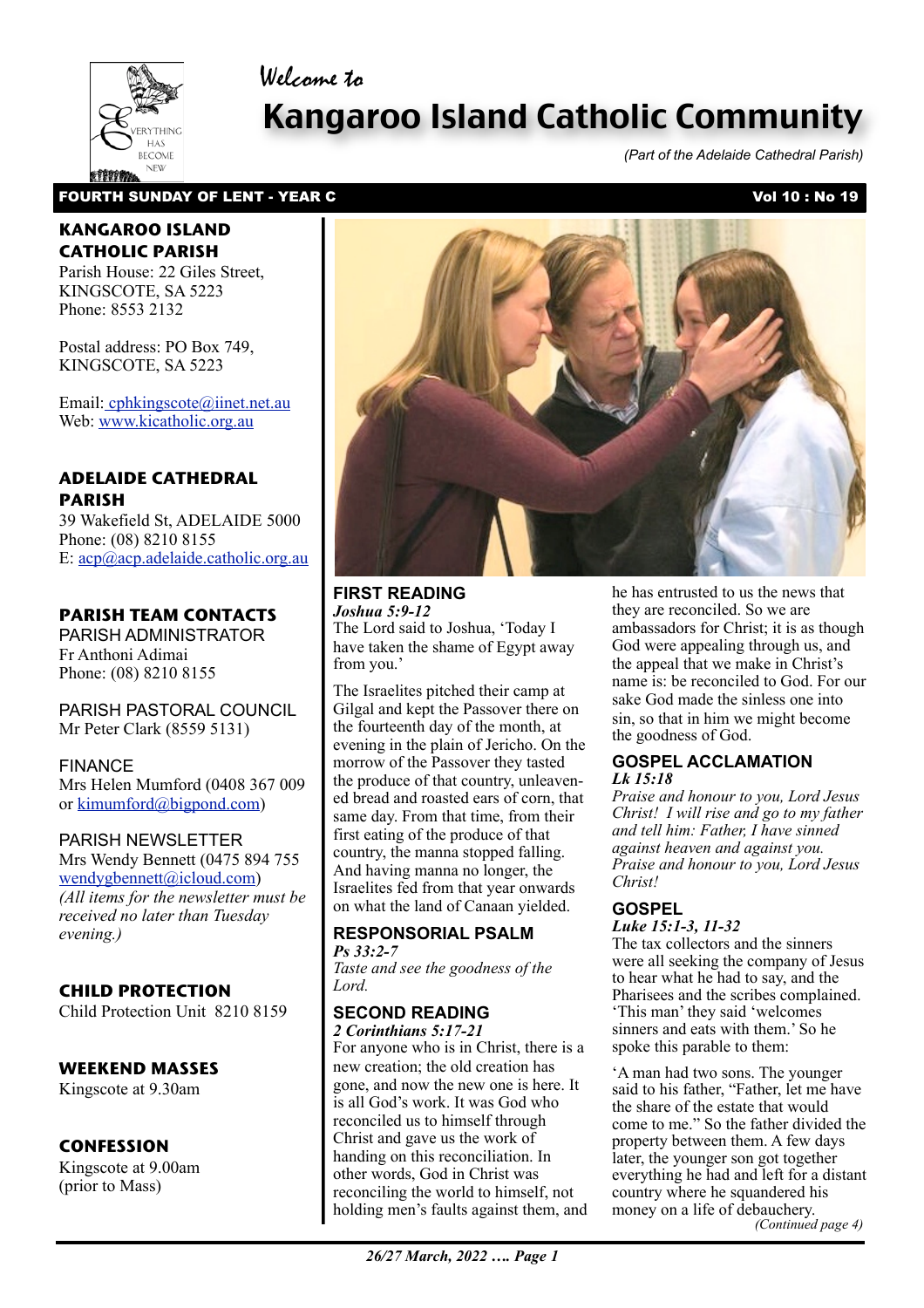

## **Bulletin Board**

#### **PLEASE KEEP THESE PEOPLE IN YOUR PRAYERS**

**Sick:** Bill Roestenburg, Peter Weatherstone, Maureen Slagter, Melanie Howson

**March anniversaries:** Peter Beinke, Kieren Berden, Ellen Clarke, Peter Clark, Ellen Denholm, Inez Frawley, Kathleen Gannon, Archbishop Gleeson, Alec Grant, Keith Hornby, Gladys Leurn, Jean Lonzar, Patrick Lyden, Kath Northcott, Stephen Northcott, Denis O'Brien, James Palmer, Dilly Reynolds, Richard Semler, Sylvester Shannon, Peter Slagter, Cathy Smythe, Eunice Trethewey, Edie Willson, Glad Nash ... and all the faithful departed.

*Please pray for all the faithful departed and may all our sick parishioners, relatives and friends know the healing love of Christ.*

▅<del>▛</del>▓⊹▓▓▅⋺

#### **PARISH ROSTERS**

|      | Comm    | Reader    | <b>Cleaning</b> |
|------|---------|-----------|-----------------|
| 27/3 | M Glynn | P Bennett | H Mumford       |

**Covid Marshal**  27/3 P Bennett

#### **PRIEST ROSTER**

| (Often this roster changes        |                     |  |  |
|-----------------------------------|---------------------|--|--|
| if something unforeseen crops up) |                     |  |  |
| 27/3                              | Fr Anthoni          |  |  |
| 03/4                              | Fr My Tran          |  |  |
| 10/4                              | Fr Chris Hovat      |  |  |
| Holy Thursday                     | Bishop Greg O'Kelly |  |  |
| Good Friday                       | Bishop Greg O'Kelly |  |  |
| Holy Saturday                     | Bishop Greg O'Kelly |  |  |
| 17/4                              | Bishop Greg O'Kelly |  |  |
|                                   |                     |  |  |

#### **PRAYERS FOR HEALING**

Prayers for Healing and Renewal in the Church - Thursdays at 9.00am

#### **FROM FR ANTHONI**

On behalf of Kangaroo Island Catholic Parish, I extend a warm

welcome to all the families, friends, visitors and holiday makers.



In the Liturgy today we read chapter 15 of

the Gospel of Luke, which contains three parables of mercy; the lost sheep, the lost coin, and then the longest of them, characteristic of St Luke, the parable of the father of two sons, the 'prodigal' son and the son who believes he is "righteous", who believes he is saintly. All three of

these parables speak of the joy of God. God is joyful. This is interesting: God is joyful! And what is the joy of God? The joy of God is forgiving, the joy of God is forgiving! The joy of a shepherd who finds his little lamb; the joy of a woman who finds her coin; it is the joy of a father welcoming home the son who was lost, who was as though dead and has come back to life, who has come home. Here is the entire Gospel! Here! The whole Gospel, all of Christianity, is here!

Jesus is all mercy, Jesus is all love: he is God made man. Each of us, each one of us, is that little lost lamb, the coin that was mislaid; each one of us is that son who has squandered his freedom on false idols, illusions of happiness, and has lost everything. But God does not forget us, the Father never abandons us. He is a patient father, always waiting for us! He respects our freedom, but he remains faithful forever. And when we come back to him, he welcomes us like children into his house, for he never ceases, not for one instant, to wait for us with love.

What is the danger? It is that we presume we are righteous and judge others. We also judge God, because we think that he should punish sinners, condemn them to death, instead of forgiving. So 'yes' then we risk staying outside the Father's house! Like the older brother in the parable, who rather than being content that his brother has returned, grows angry with the father who welcomes him and celebrates. If in our heart there is no mercy, no joy of forgiveness, we are not in communion with God, even if we observe all of his precepts, for it is love that saves. not the practice of precepts alone. It is love of God and neighbour that brings fulfilment to all the Commandments.

If we live according to the law "an eye for an eye, a tooth for a tooth", we will never escape from the spiral of evil. The evil one is clever, and deludes us into thinking that with our human justice we can save ourselves and save the world! In reality, only the justice of God can save us! And the justice of God is revealed in the Cross: the Cross is the judgement of God on us all and on this world. But how does God judge us? By giving his life for us! Here is the supreme act of

justice that defeated the prince of this world once and for all; and this supreme act of justice is the supreme act of mercy. Jesus calls us all to follow this path: "Be merciful, even as your Father is merciful" (Lk 6:36). I now ask of you one thing. In silence, let's all think... everyone think of a person with whom we are annoyed, with whom we are angry, someone we do not like. Let us think of that person and in silence, at this moment, let us pray for this person and let us become merciful with this person. *(Pope Francis' Homilies)*

*Fr Anthoni*

#### **PROJECT COMPASSION**



Rosalie 44, is an ex-combatant who lives with her husband and seven children in the Democratic Republic of Congo. Forced to join the army when she was just 15-years-old, Rosalie experienced significant trauma and hardship during her years in the military. After she was demobilised from the army, Rosalie, like other ex-combatants, was left to fend for herself in the community. With your generous support and through our local partners, Rosalie was able to connect with other

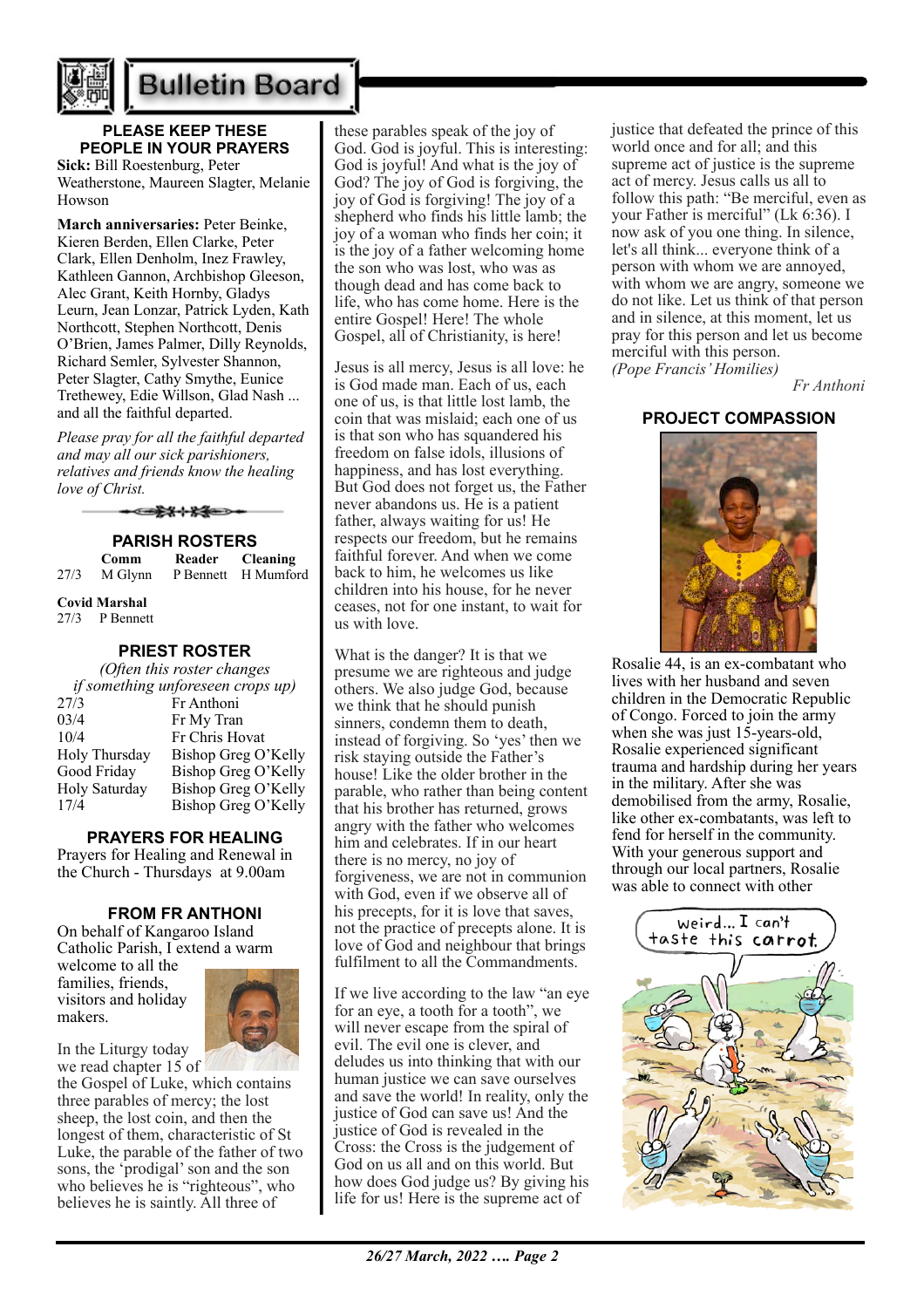members of her community and participate in business skills training to help her to reintegrate into society.

Please donate to Project Compassion 2022 and help women like Rosalie to succeed in the future, providing hope For All Future Generations. Together, we can help vulnerable communities face their challenges today and build a better tomorrow For All Future Generations. You can donate through Project Compassion donation boxes and envelopes available from your Parish, by visiting [lent.caritas.org.au](http://www.caritas.org.au/projectcompassion), or by calling 1800 024 413.

#### **MARIAN PROCESSION**

*Sunday, 22 May, 2.00pm*  Each year the Archdiocese hosts the annual Marian Procession in honour of Our Lady. This event has been running for almost 75 years and is one of the longest standing consecutive events in the Australian Catholic Church.

This year, in support of our Ukrainian brothers and sisters, the image that will lead our procession is *Vyshhorodska - Mother of God* carried by the Ukrainian Community in Adelaide. Assembly of Parishes will begin at 1.30pm and the procession will follow at 2.00pm. After a very successful change of location in 2021, the Procession will again be held at the Adelaide Showgrounds.

Those who wish to can book in online via this link [www.trybooking.com/](http://www.trybooking.com/BPJAN) [BPJAN](http://www.trybooking.com/BPJAN). The Procession will take place in the Main Arena. However, if the weather is inclement, the procession will be moved to the Wayville Pavilion.

#### **LENTEN STUDIES**

The Inter Church Committee are proposing to have Lenten Studies involving all our Churches. The studies will run until 14th April. The study book "Repairing the Breach", by Anglican Board of Missions, costs \$10. Forms are available at the back of the Church if you would like attend.

#### **HIGH TEA AT THE MONASTERY**

Join us on the first Sunday of the month for a High Tea at The Monastery in our beautiful Sacred Garden. \$55 per person includes a glass of sparkling wine on arrival, barista-made coffee and tea and an array of high tea classics to enjoy. Our first reservation will be May 1 from 1.00pm - 3.00pm. Please contact



### **Ron Rolheiser column**

*Ronald Rolheiser, a Roman Catholic priest and member of the Missionary Oblates of Mary Immaculate. He is a communitybuilder, lecturer and writer. His books are popular throughout the English-speaking world and his weekly column is carried by more than sixty newspapers worldwide*

#### **THE RESURRECTION OF CHRIST BRINGS FORGIVENESS**

The resurrection of Jesus has many dimensions. At one level, it was a physical event. The dead body of Jesus was raised, the cosmic universe at its deepest level suddenly had a new set of laws, and the very atoms of this universe, as nature first arranged them, were rearranged. Something radically new, physically new, as radical, and new as the original creation, appeared within history. This aspect should never be understated.

However, the resurrection was also a spiritual event and that too is important. In the resurrection of Jesus, we are given not just the potential for a resurrected body and a resurrected cosmos, we are also given the possibility of forgiveness, of being forgiven and of forgiving each other. That new possibility and its radical novelty should also never be understated. From the beginning of time until Jesus' resurrection, dead bodies stayed dead. And from Adam and Eve until that same resurrection, wounded and dead hearts stayed wounded and dead. All that has now changed. There are new possibilities.

What is new in the resurrection is not just the unbelievable new possibility of physical resurrection.

the office on 8338 8700 or [conference@themonastery.com.au](mailto:conference@themonastery.com.au) to book your table.

#### **DATES**

2 Mar - 16 Apr Project Compassion 10 Apr Palm Sunday 14 Apr Last day School Term 1 14 Apr Holy Thursday 15 Apr Good Friday 15 Apr Good Friday Appeal 16 Apr Holy Saturday 17 Apr Easter Day 18 Apr Easter Monday 25 Apr ANZAC Day 2 May First day School Term 2 8 May Vinnies Winter Appeal 22 May Propagation of Faith Appeal 13 Jun Queen's birthday holiday 3 Jul NATSICC Appeal<br>8 Jul Last day School Te Last day School Term 2 10 Jul Apostleship of Sea Appeal

The resurrection gives us to the equally unbelievable possibility of the newness of life that forgiving and being forgiven brings. In our day to day lives that is how we are asked to appropriate the resurrection of Jesus, by forgiving and by letting ourselves be forgiven.

In Mark's account of the death and resurrection, our human condition is symbolized by a young man who was following Jesus' journey to the cross from a safe distance. At a certain point this young man, who is wearing only a white linen cloth, is seized. He escapes his captors and flees naked, leaving the cloth behind. That betrayal is yours and mine. But we next meet him on Easter Sunday, sitting on the tomb of the resurrected Jesus, wearing again his linen cloth, and announcing to the whole world that Jesus has been raised, that an unbelievable newness has burst into our world, and that there is something even beyond our wounds, sins, and betrayals.

The chain of anger has been broken.

*You can read, or download, Ron Rolheiser's weekly columns from his website at: [www.ronrolheiser.com](http://www.ronrolheiser.com)*

25 Jul First day School Term 3 14 Aug Appeal for Vocations Sep Catholic Charities 30 Sep Last day School Term 3 3 Oct Labour Day holiday 13 Nov Vinnies Christmas Appeal